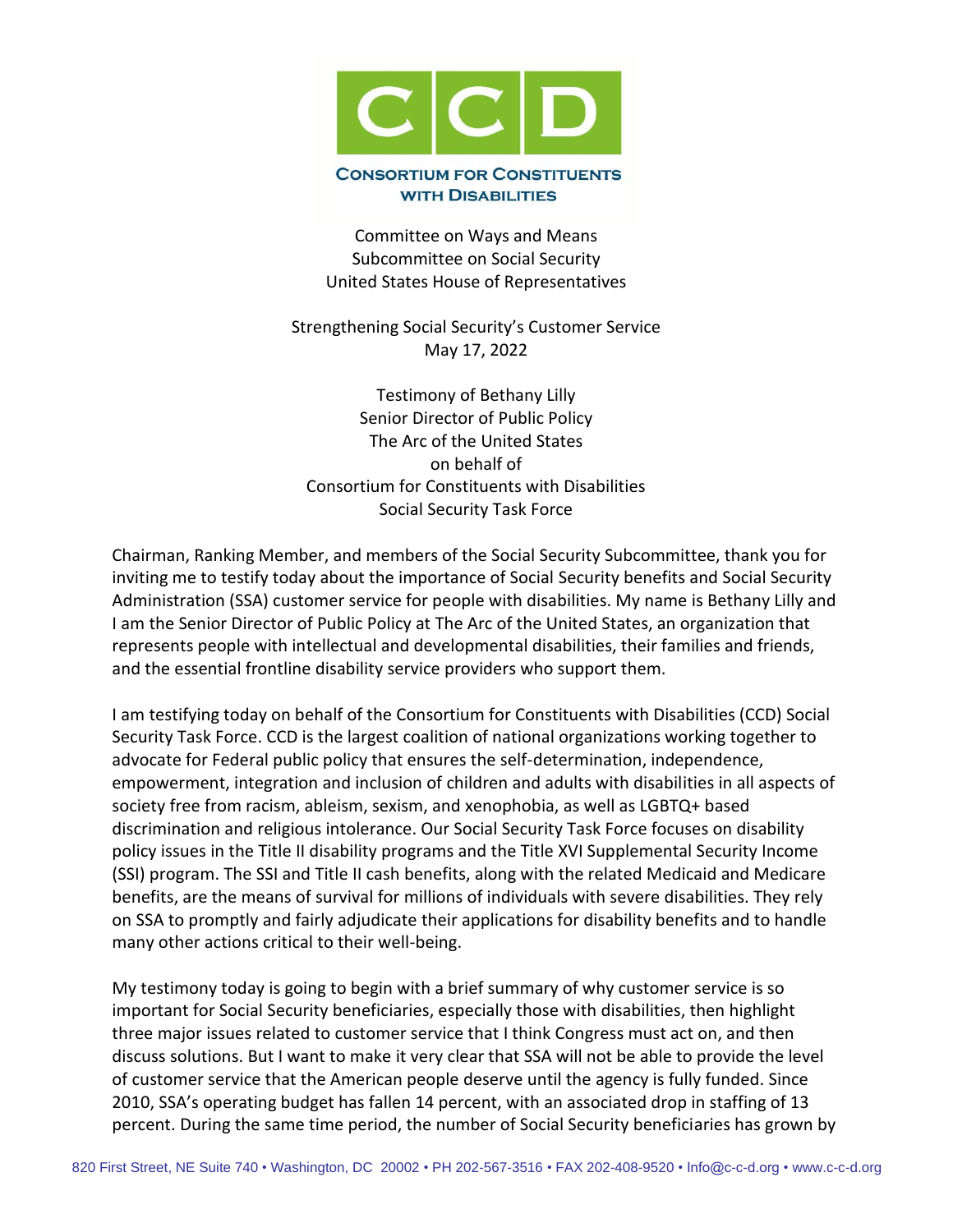21 percent. It is a credit to the employees of SSA that millions of people who turn to SSA in their times of need are served well, although frustrating that this lack of funding has made service inadequate for millions more. This long-term funding deficit is a problem that Congress must act now to address!

I. The importance of SSA customer service to beneficiaries, especially people with disabilities.

For millions of people with disabilities, Social Security provides a crucial cash benefit. Sometimes, it's like it was for a young man with an intellectual disability from The Arc's network who started off receiving Supplemental Security Income, then began receiving Social Security survivors benefits when his father died. Other children with disabilities rely on Social Security benefits when they lose a parent early or their parent develops a disability. Many parents with disabilities also rely on Social Security Disability Insurance to help their families pay bills following a disabling car crash or other accident. Some veterans who develop disabilities after their service also rely on Social Security Disability for support. I know our task force member Paralyzed Veterans of America has testified about the importance of Social Security to these veterans previously before this committee. Regardless of the kinds of Social Security benefits you're receiving, the program provides an absolutely crucial safety net, working in conjunction with the Supplemental Security Income (SSI) program to ensure that people with disabilities have desperately needed assistance.

And this assistance is extremely modest. The 2021 Annual Statistical Supplement reports that just under 65 million people received Social Security benefits in 2021: 55 million receiving retirement, just under 6 million receiving survivors' benefits, and 9.6 million receiving disability benefits. The average disability benefit was \$1,143 (slightly more for male beneficiaries, slightly less for female beneficiaries due to gender disparities in income, labor force participation, and caretaking), which would total \$13,716 over the course of a year. While modest, these payments often mean the difference between being able to afford rent or groceries.

But accessing these disability benefits is an incredibly complex process, often one that requires professional help from a claimant's representative or a lawyer. Many people also rely on the staff at Social Security Field Offices to help them sort out issues and challenges with their benefits. It shouldn't take special assistance or a law degree to navigate the labyrinthian rules of the Social Security disability benefits system, especially since Social Security is designed to help those with disabilities who often by definition will require assistance with paperwork. But this complexity requires even more high-quality service from SSA, to ensure that the agency is always correctly explaining complex rules to both beneficiaries and representatives.

Nothing has stressed SSA's customer service more than the past two years of pandemic. The agency must work to address many competing demands: SSA deals with people filing for retirement benefits and associated questions, processes name changes following marriages, enumeration for new citizens and new babies, Medicare applications and eligibility, tracking earnings under each Social Security number over a lifetime, and many other functions. The disability programs are the most complicated and labor intensive to address. In March 2020,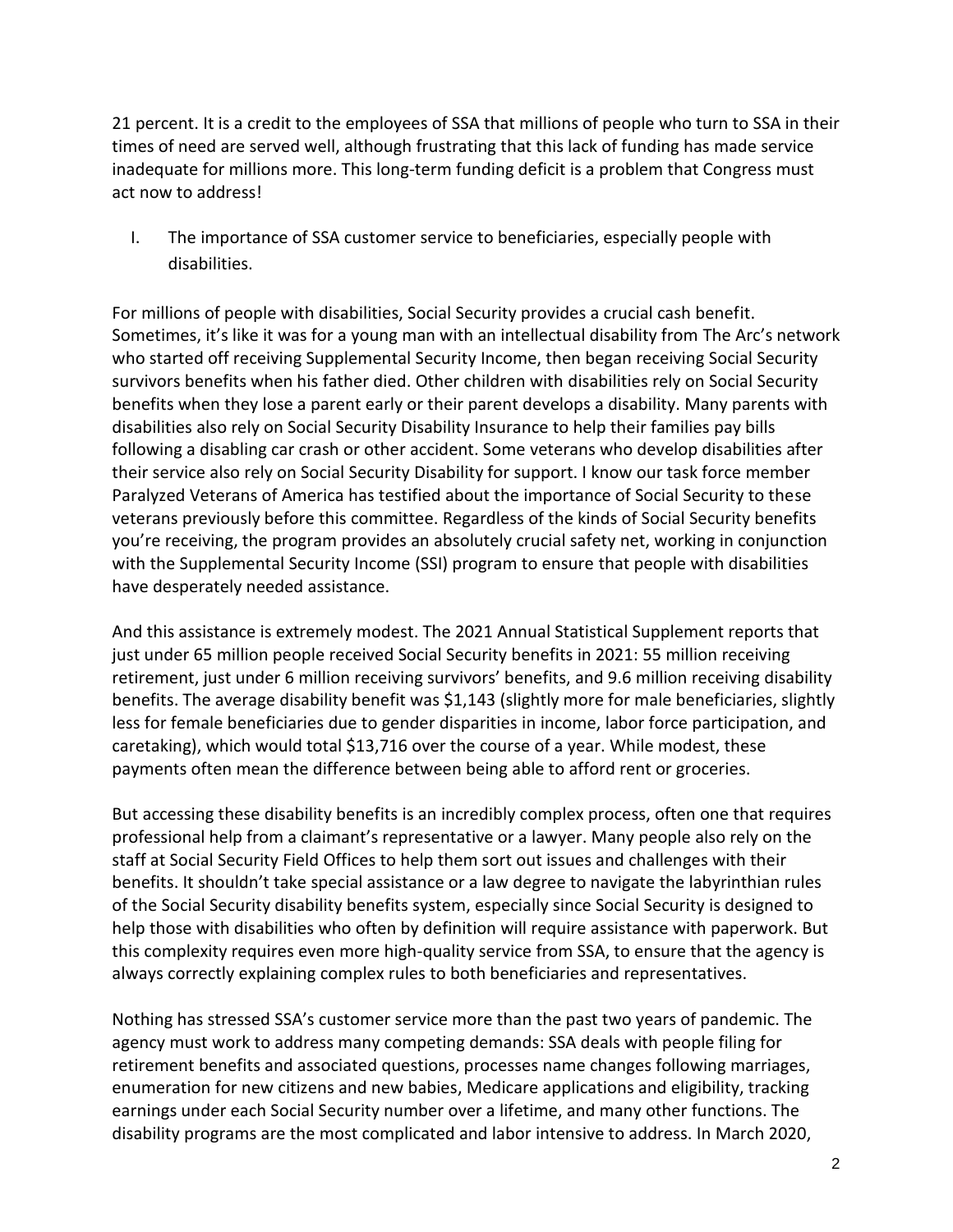the agency abruptly went from operating Field Offices where people could walk in and ask for help to needing to provide virtually all of those services online or via the phone or mail. The agency managed this transition despite over a decade of underfunding that has left the agency at distinct disadvantages, especially with regards to outdated technology.

Last month, SSA began reopening of some of their offices, creating a convergence of remote and in-person problems to additionally burden an already stressed system. This change makes right now a particularly crucial moment to pay attention to customer service. There are three things that SSA must prioritize to ensure that the lowest income people with disabilities have access to the help they need.

II. Challenge 1: Ensuring access to phone and online service.

At the beginning of the pandemic, we understand that SSA went to extreme lengths to ensure that their phone service was available to the public. Ancient phone systems were adapted to ensure that workers could answer calls at home, SSA published the direct numbers for all Field Offices on their website for the first time, and we understand that call volume to Field Offices tripled and has continued to grow throughout the pandemic. Unfortunately, SSA has been illequipped to deal with this new demand: the SSA Office of Inspector General found in FY2020, that most people could not reach an agent.<sup>1</sup> We appreciate the attention that the Chairman and Ranking Member and other members of this subcommittee paid to this issue.<sup>2</sup>

While we understand the constraints that SSA was working under, especially given old technology, this is unacceptable. Even before the pandemic, Members of our Task Force regularly received reports of hours-long waits on hold, dropped calls, and inability to get through–the pandemic increased these reports and the past few months have been particularly bad. This inability to respond to huge segments of phone traffic is interfering with the basic functions of SSA and is likely to increase traffic to the Field Offices at a time when they are working through an extensive backlog of need. It is hurting claimants: people have literally had their benefits cut off because they are unable to get through to someone on the phone and respond when SSA is seeking to terminate benefits, and cannot complete the forms SSA has sent them on their own. Calling SSA is also the only way that beneficiaries or potential beneficiaries can make an appointment, which means more people will show up to field offices without appointments because they have not been able to get through to make them!

One very frustrating example is prevalent in The Arc's network. Many people with intellectual and developmental disabilities want to work to the best of their abilities, despite their functional limitations and not being able to work enough to support themselves. But since the beginning of the pandemic, I have been told about massive delays in the processing of wage data, resulting in overpayments months later for people with disabilities trying their best to report regularly and on time. A colleague recently had a case with a young woman who reported a change in her income in March 2020, but despite admitting it was their own fault for not processing the reports she provided promptly, SSA has now, two years later, issued her a notice saying she was overpaid, and is asking her to pay that money back. Even if she was paid too much due to SSA's failure to process her timely paperwork, she cannot now afford to pay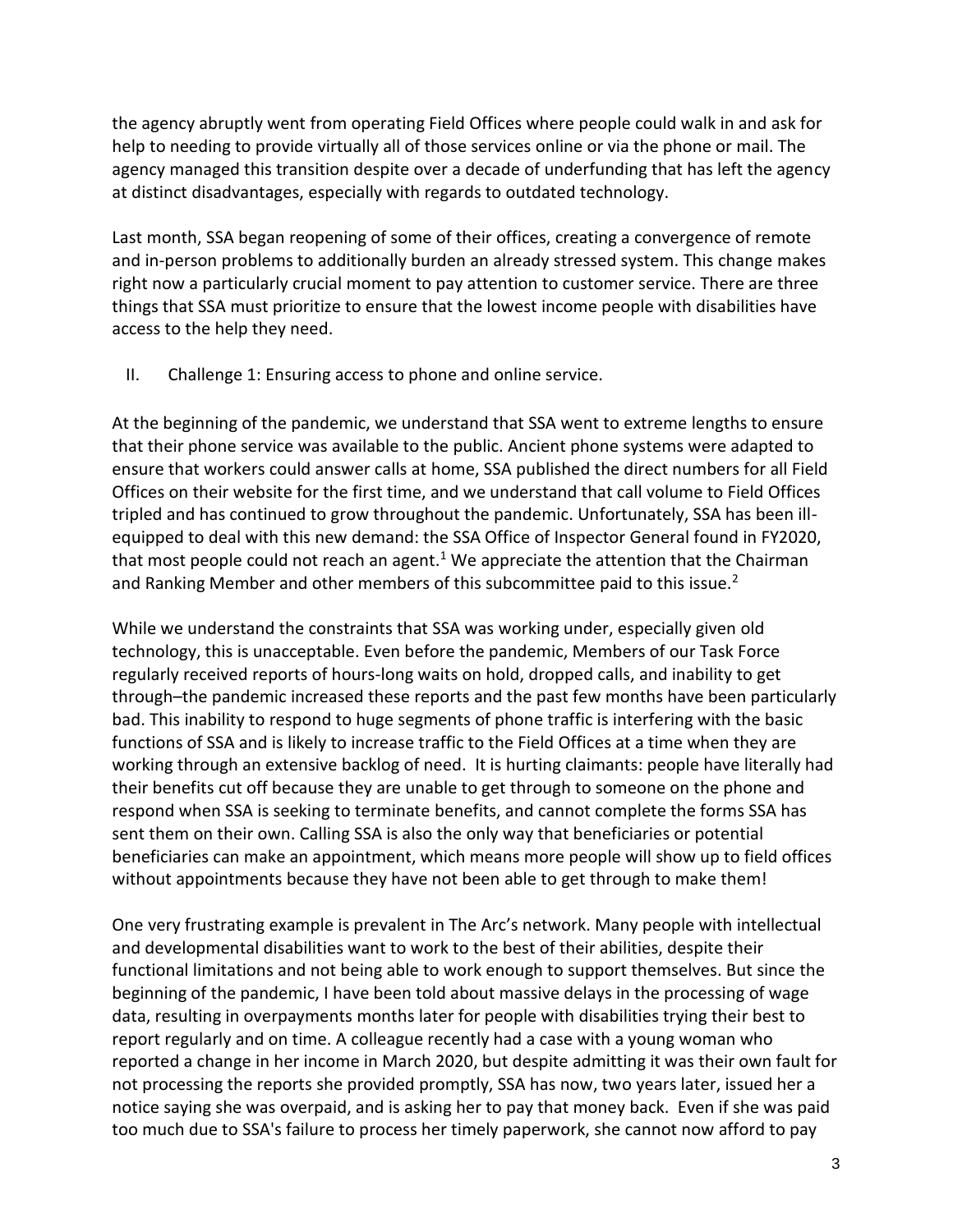that money back. Nor should she be punished for doing everything that she was expected to do! This was a problem before the pandemic, but it has become much worse during the pandemic. It is actively discouraging people from working to the extent they can and creating economic hardship for these people. And this is just the people who can get through on the phone to report, not those who have their calls drop or give up after waiting on hold for hours.

In a recent meeting with advocates, SSA indicated that they would be unable to bring the phones back to capacity until this fall due to hardware technology issues. This lack of phone access impacts every service that SSA provides via the phone and this delay in fixing the system is unacceptable. Congress must ensure that SSA has sufficient funding to update and staff their phone systems so that they can be utilized efficiently, without dropped calls and without extensive wait time.

Another major challenge relates to transparency and access to basic information. During the early parts of the pandemic, SSA made the direct phone numbers for field offices available on the website. If you have a case being processed by a local Field Office, the 1-800 number often will not be able to provide important information about that case. Advocates found the direct lines very helpful for updates on cases and so that they could communicate directly with those local SSA staff about the local Field Office's opening and closure times. Unfortunately, SSA has decided to revert to 2019 operating procedures and has removed many of those numbers from the website. We would strongly encourage SSA to revert to the pandemic operating processes and have those field office numbers available. We understand that SSA has more capacity to provide service via the 1-800 number, but SSA should provide a list of items and questions which can be directed to the 1-800 number and a list of items that the Field Offices can address and provide both resources to beneficiaries and advocates about how to direct calls. We will also flag here that Task Force members have received many anecdotal reports of inaccurate information being shared on SSA's website and/or phone hotline about which offices are open and which are not, or those which are only open for appointments.

Finally, while many people with disabilities face a significant digital divide, many also find access service online more convenient, and we are particularly concerned about a recent change to the MySocialSecurity accounts. SSA has partnered with ID.me to provide login verification for MySocialSecurity which creates major issues for low-income beneficiaries.<sup>3</sup> As discussed in more detail below, low income beneficiaries are less likely to have access to reliable internet and much of their internet access is via mobile phones. ID.me requires not only internet access, but also high-quality photo or video technology that is unavailable to many low-income beneficiaries. We understand the need for security, but we believe that usability must be considered as well–MySocialSecurity will only be helpful to beneficiaries if they can access it. SSA should provide alternative options for low-income beneficiaries. One beneficiary from Massachusetts has been locked out of her account for over a year because she's never received a reset code. She's tried repeatedly to get a code only to be told "demand is too high" and to "try again another time." If SSA wants people to be able to do business online, these issues must be remedied and we are grateful for this subcommittee's attention to these issues.<sup>4</sup>

III. Challenge 2: Ensuring access to walk-in service without an appointment.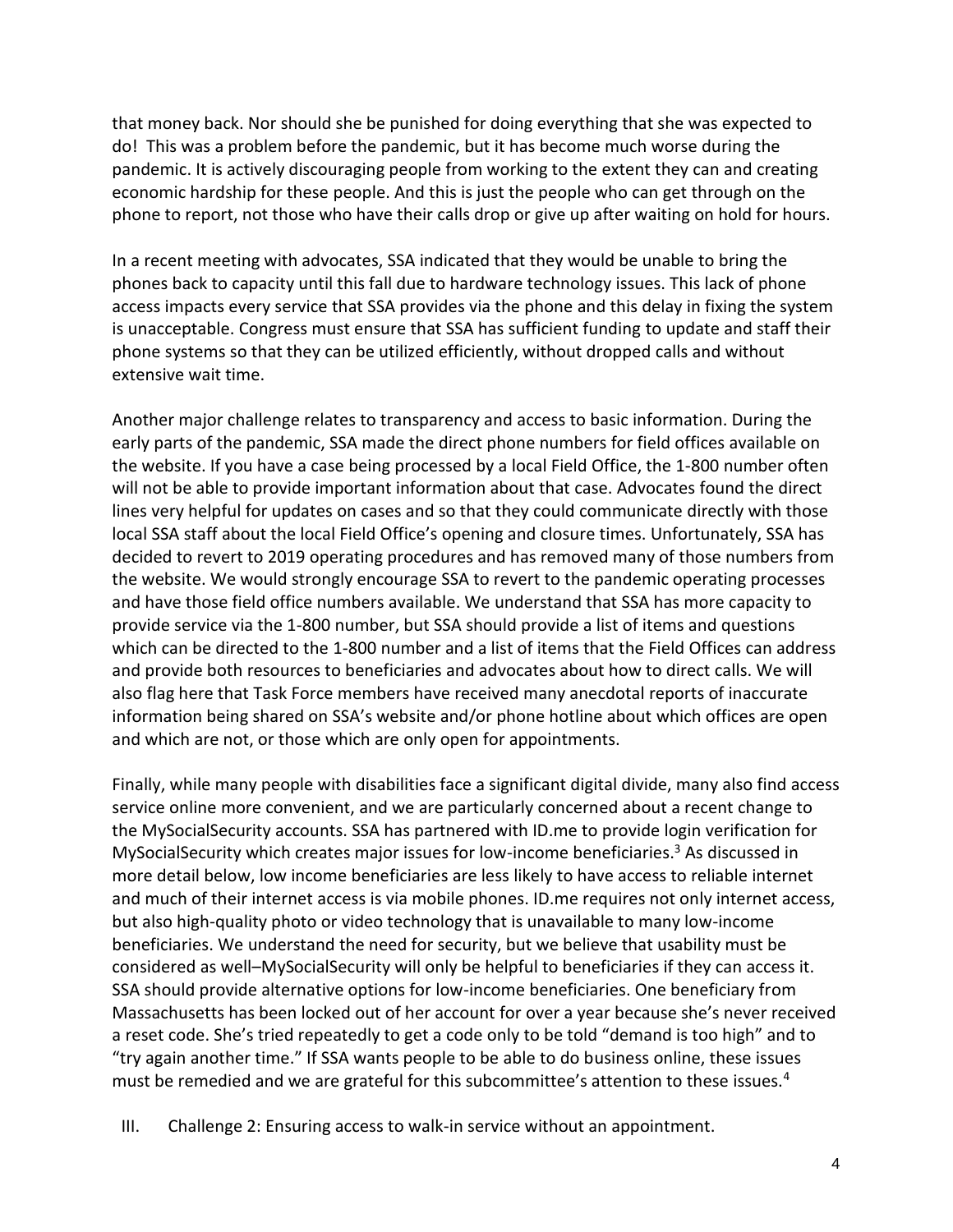While we were glad that SSA closed field offices in March 2020 to protect employees and visiting beneficiaries or prospective beneficiaries from the risks of COVID-19, there are certain SSA functions that have been impossible over the last two years, even for those who could get through the phone system. For example, applications for SSI have sharply declined, which is not surprising, since the application is not available online and must be filled out in person or over the phone. Even for SSDI application rates have dropped dramatically: David Weaver, the former Associate Commissioner for SSA's Office of Research, Demonstration and Employment Support estimates that over 270,000 more people should have claimed their earned SSDI benefits over the past two years; including expected SSI awards, more than half a million people have not received the benefits to which they are entitled.<sup>5</sup> These massive numbers even reflect the recent declining trend in applications for SSDI and SSI. These estimates are even more concerning when you consider that the pandemic has been a mass disabling event, with over a million estimated cases of Long COVID, when there are post viral symptoms of the infection after recovery.<sup>6</sup> I will take a moment to acknowledge that we have just recently reached an awful statistic–1 million deaths from the COVID pandemic. It is unclear how many people with Long COVID will meet the extremely strict Social Security disability standard, but we do know that Long COVID can complicate other existing conditions, so some more cases should be expected.

It is not surprising that the closure of Field Offices would have such a dramatic effect. In 2019, more than 43 million people sought assistance from their local Field Office.<sup>7</sup> This is one of many reasons that we support and urge action on Chairman Larson's Social Security 2100: A Sacred Trust Act which requires additional processes and notifications before any Field Office closures. The closures also have a disproportionate effect on people who cannot access SSA's online services: research from the Pew Research Center also makes clear that those living in rural areas, $8$  with low incomes, $9$  and people with disabilities face disparities in access to the internet.<sup>10</sup> Many are more likely to access the internet on a mobile phone, not a laptop, making long forms extremely difficult to fill out. Those who are homeless or who have cognitive challenges are also likely to need to visit a Field Office for assistance. These people will not be able to make appointments or attend virtual or phone appointments and must be able to walk in for service when they are able to do so.

Finally, the pandemic did not stop major life developments. During the pandemic, people in love made the decision to get married, people decided to retire, and people died leaving behind survivors. Businesses hired new workers, including some here to work on visas that require enumeration from SSA. All of these life changes involve SSA in one way or another, but in particular, it has been challenging for those survivors of people who died from COVID to access the benefits to which they are entitled.<sup>11</sup> This is because the system is so complex. As I mentioned earlier, the vast majority of people need help to navigate the rules of the disability programs. At the initial level of review, most people are unrepresented, making assistance from Field Office staff even more crucial.<sup>12</sup> This is why we are so concerned about the reduction in staff I mentioned earlier; without sufficient staff, Field Offices often do not have the capacity to assist. This is also why raising the fee cap for representatives and indexing it for inflation as Chairman Larson's Social Security 2100: A Sacred Trust Act does is so important. We are very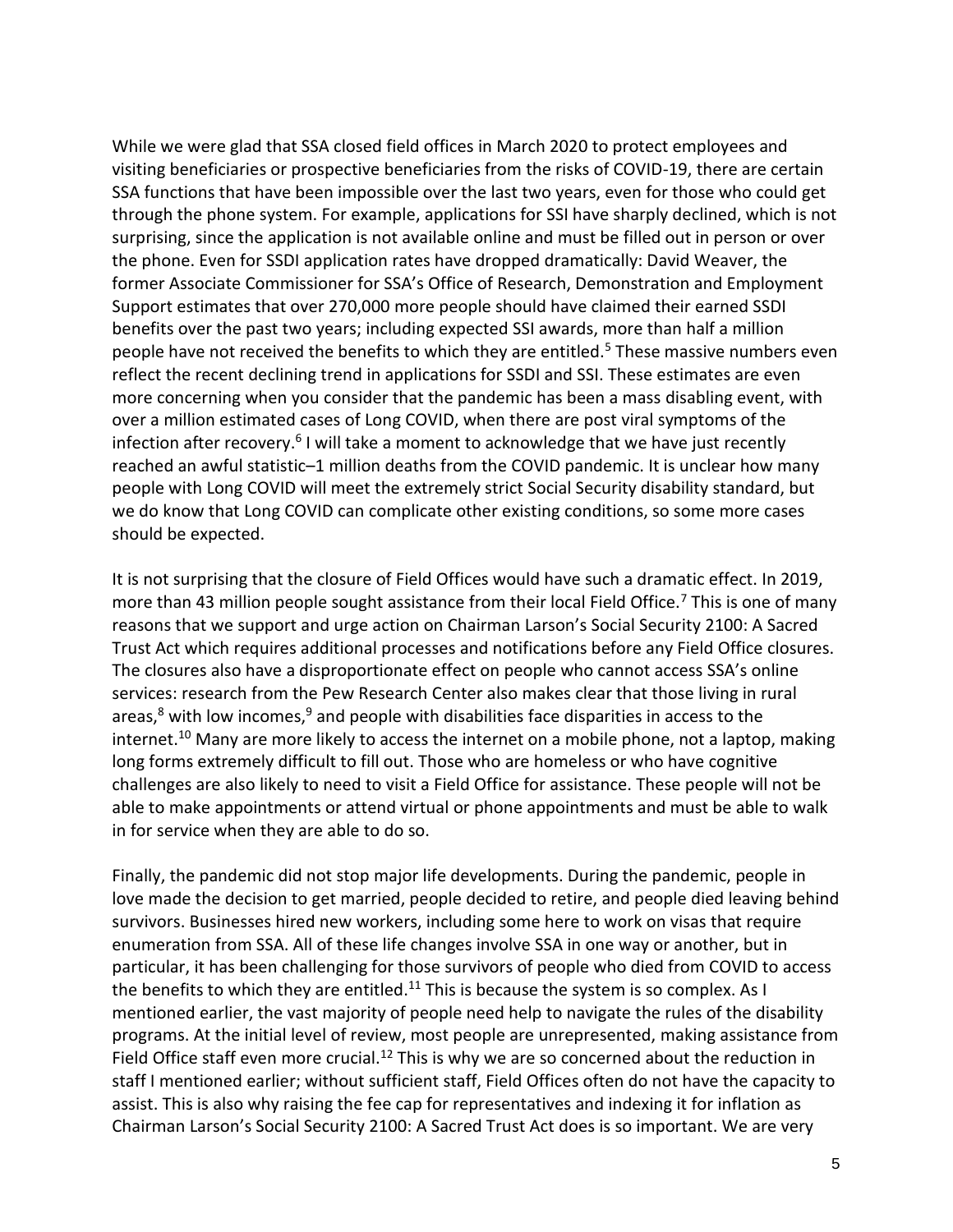glad that Acting Commissioner Kijakazi addressed the inflationary concerns raised by advocates and increased the fee cap last week. This increase helps guarantee access to representation for those trying to navigate this incredibly complex system.

Given the importance of Field Offices, Congress should fund SSA at sufficient levels to allow for adequate staffing. One proposal being considered is a beneficiary advocate who could be the voice of beneficiaries within the agency and advocate for a simplified system. In addition, SSA could create a staff of navigators, potentially under the Beneficiary Advocate, to help low income, rural, and disabled people work through these complex processes.

IV. Challenge 3: Address the backlog of cases.

Additional assistance will be even more necessary given the current backlog of cases. These folks and many others are currently waiting for SSA to decide their cases because we have also hit the 1 million mark in people whose cases are in a queue, awaiting an initial decision on their claim for disability benefits or on their appeal of an initial denial (called "reconsideration"). We believe that the backlogged mail, an issue investigated by this subcommittee,<sup>13</sup> contributed to this case backlog–as well as other crucial factors including rapid staff turnover, the complex training required for staff, technological challenges, a lack of consultative examiners, and a disconnect between what information consultative examiners are asked to provide and the standards that DDS examiners are supposed to apply. Many on this subcommittee are familiar with the backlog issues we experienced a few years ago, with significant delays in hearings before an Administrative Law Judge (ALJ) rather than initial determinations and know how it was addressed with targeted funding provided by Congress. We believe that targeted funding is once again necessary, especially given how estimates discussed earlier say that we have failed to provide benefits to half a million people with disabilities. If it is not addressed now, it is likely to grow into another appeals backlog.

Members of our networks report substantial issues with mail, of paperwork being submitted, but never added to a case file or being lost. Earlier in the pandemic, we raised this issue with bipartisan staff of both committees because SSA was requiring people to mail in original copies of important and difficult-to-replace documents such as birth certificates, drivers' licenses, passports, and green cards. Given the issues with the mail, these documents were at great risk and some have already been lost.

For example, Mrs. G.'s foreign birth certificate and citizenship documents were lost by her local Field Office in November 2019 after she was awarded SSDI, despite delivery confirmation from UPS. It will cost approximately \$600 to replace the documents, a cost that SSA is legally required to cover. The Field Office then asked her to mail in her passport, her remaining proof of citizenship, to effectuate her benefits. Just last week, The Arc network reported similar challenges with documents being lost in a disability case–Mrs. X has been managing her own medical condition while trying to help her son through the SSI application process. She received confirmation that medical records she submitted had been received and then was later told they were lost. Not only is it hugely burdensome on people with disabilities and their families and representatives to have to recollect and submit documents, but it creates major delays to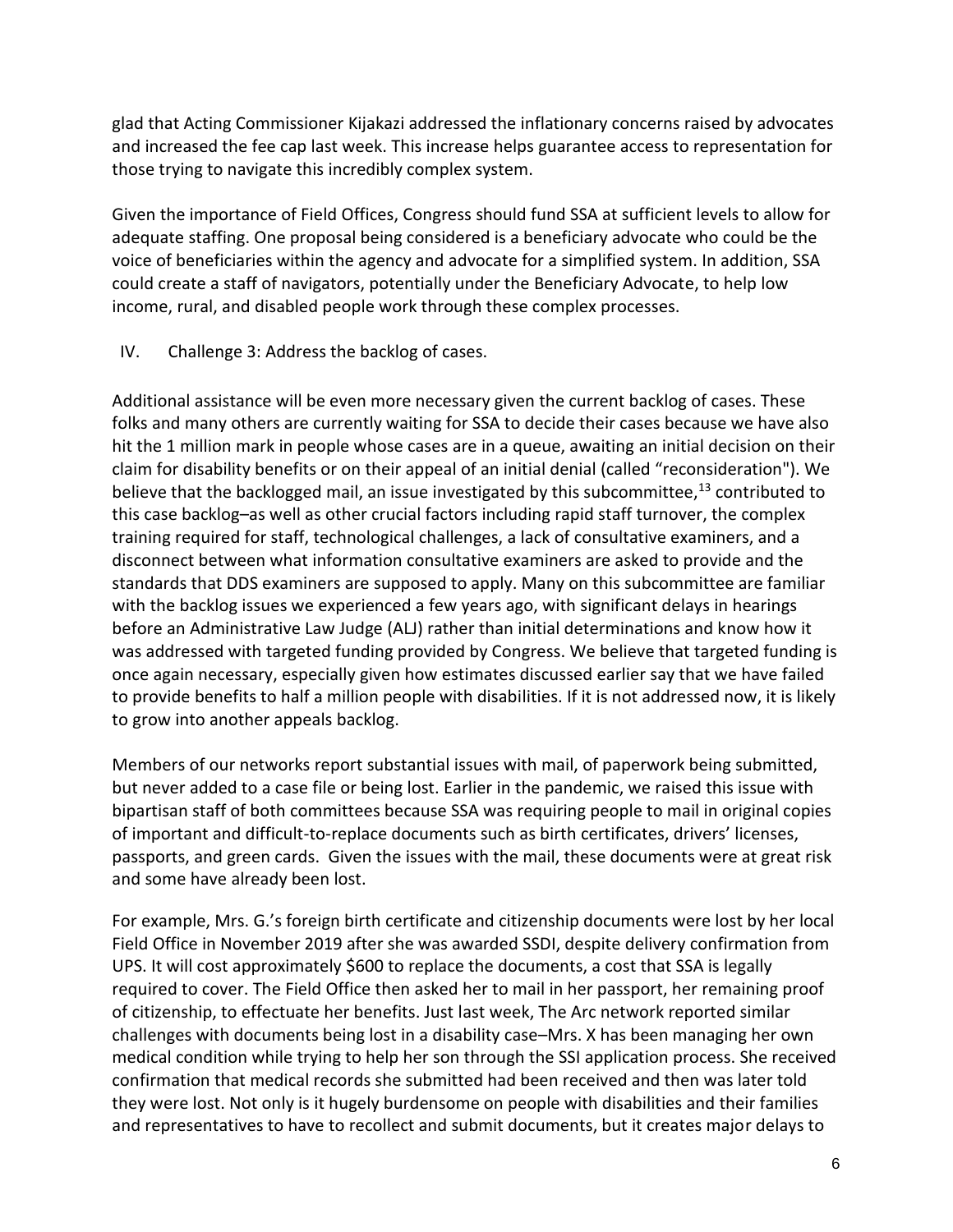have to do so. While SSA has taken some steps to address these issues, confusion remains and more should be done.

Even in cases where all documents are received and processed promptly, people are now waiting months for movement in their cases. The current backlogs are across all levels of the disability determination process, leaving people with disabilities, including complications from Long COVID, waiting. During the pandemic, the average processing time for initial disability claims increased 46 percent (from 3 months<sup>14</sup> to 6 months<sup>15</sup>). For some people with disabilities, these delays mean going without health insurance for even longer–people approved for SSDI already face a 2-year waiting period before they can access Medicare. For people found eligible for SSI, health insurance can begin immediately, reducing mortality. These additional processing delays of cases can mean waiting even longer for care. A United States Government Accountability Office report from 2020 found that between FY2008 and FY2019, 109,725 applicants for disability benefits died waiting on their appeals, and more applicants have died while waiting for a decision since then.<sup>16</sup> Increased funding is desperately needed, both to address long standing technological issues and increase well-trained staff able to handle these cases.

## V. Solutions

Having provided an overview of several of the challenges that the agency currently faces, I will turn to solutions. As I mentioned at the beginning of my remarks, ensuring that SSA's operating budget reflects the new workload demands is absolutely essential. The FY 2022 funding provided in the recently passed Omnibus only increased SSA's operating budget by \$275 million (2.5%), not even enough to compensate for inflation. SSA's operating budget is down 14%, after inflation, since 2010. At the same time, SSA's workloads have expanded dramatically. The number of Social Security beneficiaries has increased by 11 million, or 21%, since 2010, as the baby boom generation has aged. Since the end of FY2019, the agency has lost 1500 Full Time Equivalents and as discussed above, does not have a functional phone system.<sup>17</sup> Ensuring that SSA is fully funded to have phones that actually work and to have enough staff for Field Offices and the phone lines is paramount.

In addition to sufficient funding for the agency, many policy changes would help improve SSA's customer service. We have endorsed the Chairman's Social Security 2100: A Sacred Trust Act that would ensure that needed Field Offices remain open and also requires SSA to follow the law and mail statements to potential beneficiaries, making them more aware of the benefits they have earned. Once again, we are very glad that Acting Commissioner Kijakazi addressed the inflationary concerns raised by advocates and increased the fee cap last week, but it would be very helpful for Congress to index the cap to inflation as the Chairman's bill does.

There are other desperately needed improvements:

● Creating a comprehensive outreach strategy to reach potential SSDI beneficiaries who did not apply during the pandemic.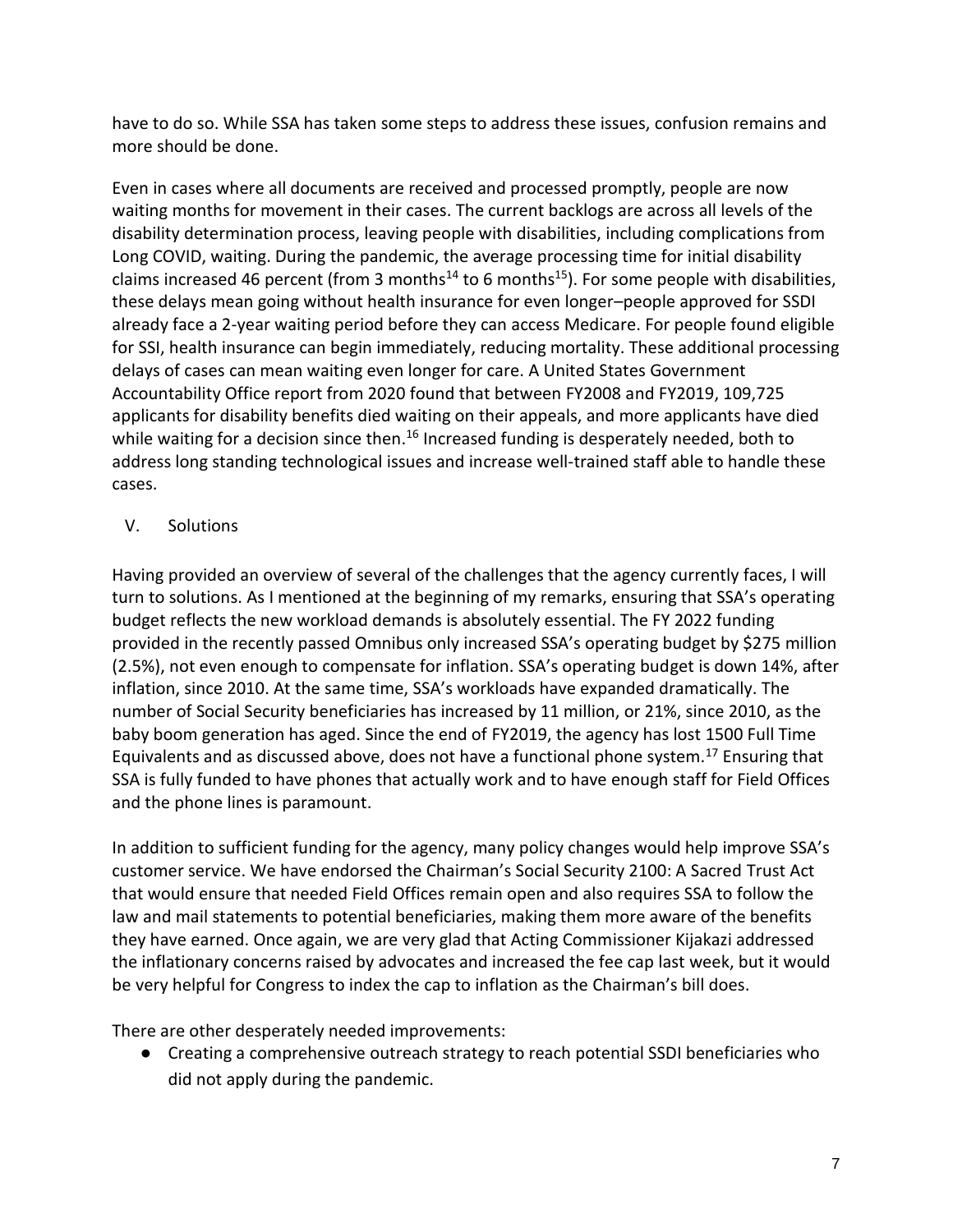- Continuing work that SSA is already doing to reach out to potentially concurrent beneficiaries who are very low-income to ensure they are maximizing their potential benefits.
- Improving the MySocialSecurity site, especially the identity verification and password reset processes, to make it much more usable for beneficiaries who do not face barriers to using SSA services online and wish to do so.
- Improve and streamline all notices and forms required to apply for benefits to lessen the burden on potential beneficiaries. These notices and forms should also be available in plain language and commonly used languages to ensure accessibility
- Improving SSA data collection of demographic data, especially restarting collection of race and ethnic data that the agency stopped collecting, to ensure that the agency and advocates have evidence on which to make decisions about needed policy changes.
- Eliminating the current reconsideration level of review. We believe that providing more time and effort to better develop disability claims at the initial level is a better use of SSA resources.
- Eliminating work disincentives by streamlining income reporting processes and pass common-sense bills like the bipartisan Work Without Worry Act (H.R. 4003) that eliminate other work disincentives. Increasing the Substantial Gainful Activity level to reflect state and local increases to the minimum wage and creating a gradual offset for earnings would both encourage work while reducing the administrative burden on SSA and on beneficiaries. The former is also part of Chairman Larson's 2100 Act. All of this would reduce the agency's overreliance and time wasted on unnecessary over and underpayments.
- Creating a Beneficiary Advocate at SSA, similarly to the Taxpayer Advocate at the IRS, who could provide a voice within the agency and to Congress about the experiences that beneficiaries and potential beneficiaries are experiencing. A Beneficiary Advocate could also be staffed with navigators or oversee grants to navigators to help the lowest income beneficiaries access their benefits. The current program is, as discussed above, almost impossible for people to navigate without assistance.
- Ending the 5 month waiting period for SSDI benefits and the 2 year waiting period for Medicare for approved beneficiaries.

Thank you for the opportunity to testify today. I look forward to taking your questions.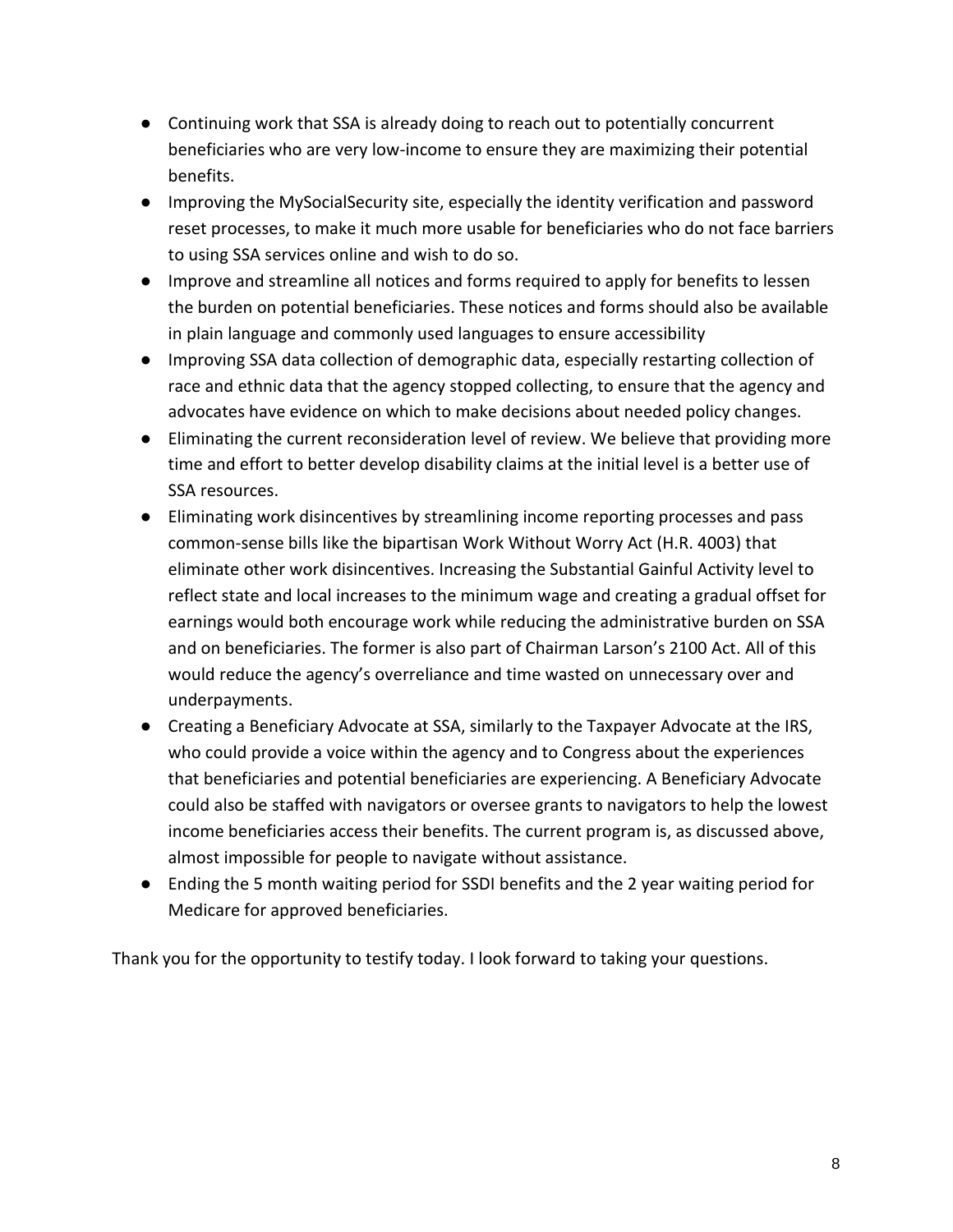<sup>1</sup> SSA, OFFICE OF INSPECTOR GENERAL, THE SOCIAL SECURITY ADMINISTRATION'S TELEPHONE SERVICE PERFORMANCE (2021), [https://oig.ssa.gov/assets/uploads/A-05-20-50999\\_1.pdf.](https://oig.ssa.gov/assets/uploads/A-05-20-50999_1.pdf)

<sup>2</sup> Press Release from Chairman Larson and Ranking Member Reed following the release of the OIG's report on telephone service (2021), [https://larson.house.gov/media-center/press](https://larson.house.gov/media-center/press-releases/social-security-inspector-general-releases-larson-reed-requested-report)[releases/social-security-inspector-general-releases-larson-reed-requested-report.](https://larson.house.gov/media-center/press-releases/social-security-inspector-general-releases-larson-reed-requested-report)

<sup>3</sup> Community Legal Services of Philadelphia, ID.me Presents Barriers for Low Income People Seeking Unemployment Insurance and Other Government Benefits (2021),

[https://clsphila.org/wp-content/uploads/2021/11/IDme-issue-brief-final-11-2-2021.pdf.](https://clsphila.org/wp-content/uploads/2021/11/IDme-issue-brief-final-11-2-2021.pdf)

<sup>4</sup> Press Release from Chairman Larson and Chairman Davis about a letter to Acting Commissioner Kijakazi about use of ID.me (2022), [https://larson.house.gov/media](https://larson.house.gov/media-center/press-releases/larson-davis-urge-social-security-reconsider-use-facial-recognition)[center/press-releases/larson-davis-urge-social-security-reconsider-use-facial-recognition.](https://larson.house.gov/media-center/press-releases/larson-davis-urge-social-security-reconsider-use-facial-recognition)

<sup>5</sup> The Hill, David Weaver and Jonathan Stein, Half a Million Poor and Disabled Left Behind By Social Security (2021), [https://thehill.com/opinion/finance/581522-half-a-million-poor-and](https://thehill.com/opinion/finance/581522-half-a-million-poor-and-disabled-americans-left-behind-by-social-security/)[disabled-americans-left-behind-by-social-security/.](https://thehill.com/opinion/finance/581522-half-a-million-poor-and-disabled-americans-left-behind-by-social-security/)

<sup>6</sup> Brookings, Is Long COVID Worsening the Labor Shortage (2022),

[https://www.brookings.edu/research/is-long-covid-worsening-the-labor-shortage/.](https://www.brookings.edu/research/is-long-covid-worsening-the-labor-shortage/)

<sup>7</sup> The New York Times, Jonathan Stein and David Weaver, Disabled Americans are Losing a Lifeline (2021), [https://www.nytimes.com/2021/01/14/opinion/supplemental-security-income](https://www.nytimes.com/2021/01/14/opinion/supplemental-security-income-ssa-disability.html)[ssa-disability.html.](https://www.nytimes.com/2021/01/14/opinion/supplemental-security-income-ssa-disability.html)

<sup>8</sup> Pew Research Center, Emily Vogels, Some digital divides persist between rural, urban and suburban America (2021), [https://www.pewresearch.org/fact-tank/2021/08/19/some-digital](https://www.pewresearch.org/fact-tank/2021/08/19/some-digital-divides-persist-between-rural-urban-and-suburban-america/)[divides-persist-between-rural-urban-and-suburban-america/.](https://www.pewresearch.org/fact-tank/2021/08/19/some-digital-divides-persist-between-rural-urban-and-suburban-america/)

<sup>9</sup> Pew Research Center, Emily Vogels, Digital divide persists even as Americans with lower incomes make gains in tech adoption (2021)[, https://www.pewresearch.org/fact-](https://www.pewresearch.org/fact-tank/2021/06/22/digital-divide-persists-even-as-americans-with-lower-incomes-make-gains-in-tech-adoption/)

[tank/2021/06/22/digital-divide-persists-even-as-americans-with-lower-incomes-make-gains-in](https://www.pewresearch.org/fact-tank/2021/06/22/digital-divide-persists-even-as-americans-with-lower-incomes-make-gains-in-tech-adoption/)[tech-adoption/.](https://www.pewresearch.org/fact-tank/2021/06/22/digital-divide-persists-even-as-americans-with-lower-incomes-make-gains-in-tech-adoption/)

<sup>10</sup> Pew Research Center, Andrew Perrin and Sara Atske, Americans with disabilities less likely than those without to own some digital devices (2021), [https://www.pewresearch.org/fact](https://www.pewresearch.org/fact-tank/2021/09/10/americans-with-disabilities-less-likely-than-those-without-to-own-some-digital-devices/)[tank/2021/09/10/americans-with-disabilities-less-likely-than-those-without-to-own-some](https://www.pewresearch.org/fact-tank/2021/09/10/americans-with-disabilities-less-likely-than-those-without-to-own-some-digital-devices/)[digital-devices/.](https://www.pewresearch.org/fact-tank/2021/09/10/americans-with-disabilities-less-likely-than-those-without-to-own-some-digital-devices/)

<sup>11</sup> NPR, COVID-19 widows left on hold with Social Security offices closed (2022),

[https://www.npr.org/2022/02/09/1079655034/covid-19-widows-left-on-hold-with-social](https://www.npr.org/2022/02/09/1079655034/covid-19-widows-left-on-hold-with-social-security-offices-closed)[security-offices-closed.](https://www.npr.org/2022/02/09/1079655034/covid-19-widows-left-on-hold-with-social-security-offices-closed)

<sup>12</sup> SSA, Initial Disability Determination Cases and the rate of those with Representation by Title and Fiscal Year (2021),

[https://www.ssa.gov/foia/resources/proactivedisclosure/2022/Representative%20Rates%20by](https://www.ssa.gov/foia/resources/proactivedisclosure/2022/Representative%20Rates%20by%20Adjudicative%20Level%20FY%202012%20-%20FY%202021.pdf) [%20Adjudicative%20Level%20FY%202012%20-%20FY%202021.pdf.](https://www.ssa.gov/foia/resources/proactivedisclosure/2022/Representative%20Rates%20by%20Adjudicative%20Level%20FY%202012%20-%20FY%202021.pdf)

<sup>13</sup> Press Release from Chairman Pascrell, Chairman Larson, and Chairman Davis about a letter to Acting Commissioner Kijakazi about systemic SSA mail problems (2021),

[https://larson.house.gov/media-center/press-releases/larson-pascrell-davis-urgently-probe](https://larson.house.gov/media-center/press-releases/larson-pascrell-davis-urgently-probe-mail-delay-impact-social-security/)[mail-delay-impact-social-security/.](https://larson.house.gov/media-center/press-releases/larson-pascrell-davis-urgently-probe-mail-delay-impact-social-security/)

<sup>14</sup> SSA, Office of Inspector General, Comparing the Social Security Administration's Disability Determination Services' Workload Statistics During the COVID-19 Pandemic to Prior Years (2021), [https://www.oversight.gov/sites/default/files/oig-reports/SSA/01-21-51038.pdf.](https://www.oversight.gov/sites/default/files/oig-reports/SSA/01-21-51038.pdf)